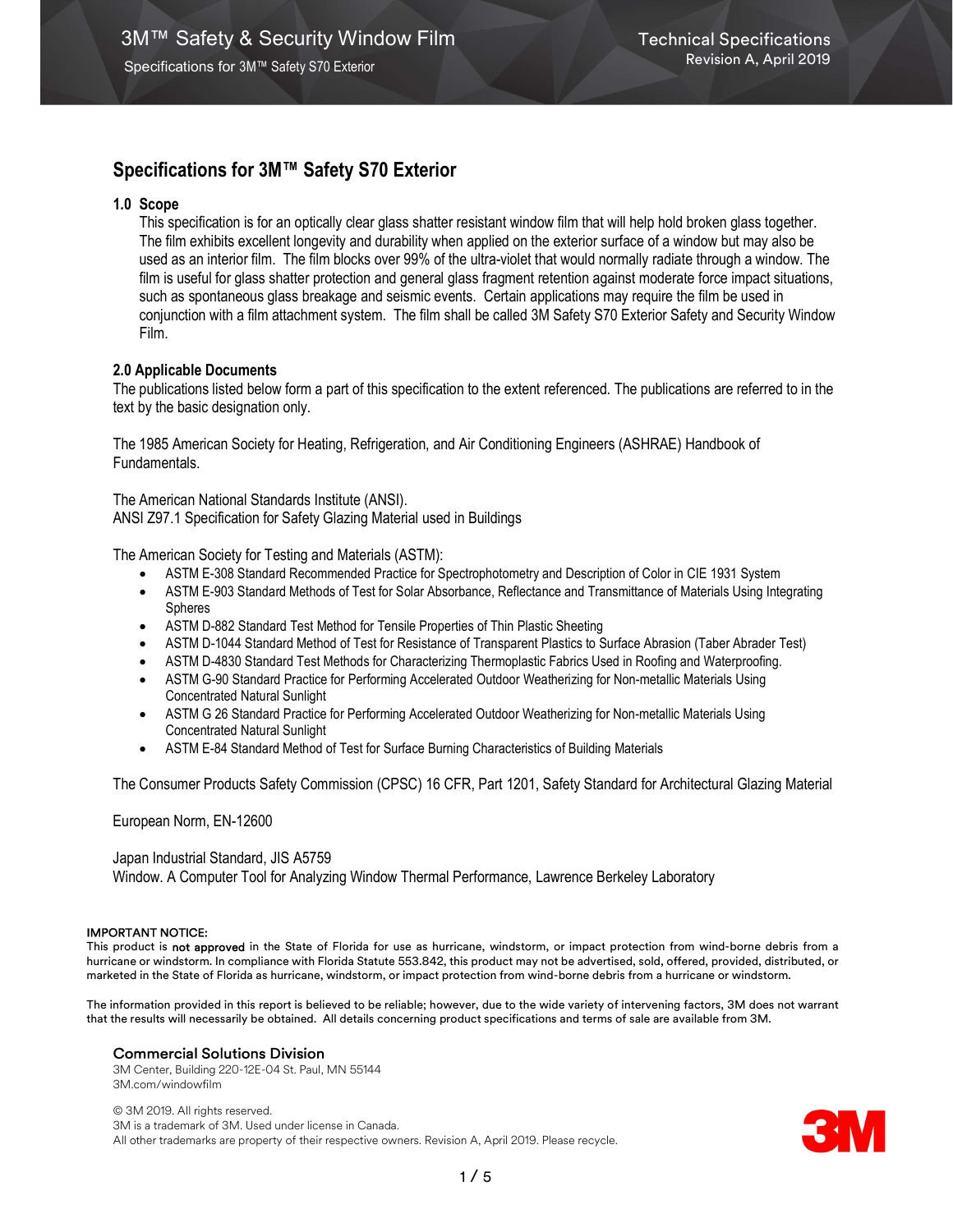# 3.0 Requirements of the Film

3.1 Film Material: The film material shall consist of an optically clear polyester film with a durable abrasion resistant coating over one surface, and a UV stabilized pressure sensitive adhesive on the other. The film shall have a nominal thickness of 7 mils (0.007 inches). The film shall be identified as to Manufacturer of Origin (hereafter to be called Manufacturer).

# 3.2 Film Properties, with coatings (nominal):

- a) Tensile Strength (ASTM D882): 23,000 psi (MD) / 28,000 psi (TD)
- b) Break Strength (ASTM D882): 178 lbs per inch width
- c) Percent Elongation at Break (ASTM D882): 150%
- d) Percent Elongation at Yield (ASTM D882): > 5%
- e) Peel Strength (ASTM D3330, Method A): 5 lbs/in

# 3.3 Solar Performance Properties: film applied to ¼" thick clear glass

- a) Visible Light Transmission (ASTM E 903): 88%
- b) Ultraviolet Transmission (ASTM E 903): less than 1% (300 380 nm)
- b) Visible Reflection (Interior): not more than 8%
- c) Visible Reflection (Exterior): not more than 8%

3.4 Flammability: The Manufacturer shall provide independent test data showing that the window film shall meet the requirements of a Class A Interior Finish for Building Materials for both Flame Spread Index and Smoked Development Values per ASTM E-84.

3.5 Abrasion Resistance: The Manufacturer shall provide independent test data showing that the film shall have a surface coating that is resistant to abrasion such that, less than 5% increase of transmitted light haze will result in accordance with ASTM D-1044 using 50 cycles, 500 grams weight, and the CS10F Calibrase Wheel.

3.6 Adhesive System: The film shall be supplied with a high mass pressure sensitive weatherable acrylate adhesive applied uniformly over the surface opposite the abrasion resistant coated surface. The adhesive shall be pressure sensitive (not water activated) and physically bond (not chemically bond) to the glass. The adhesive shall be essentially optically flat and shall meet the following criteria:

a. Viewing the film from a distance of ten feet at angles up to 45 degrees from either side of the glass, the film itself shall not appear distorted.

b. It shall not be necessary to seal around the edges of the applied film system with a lacquer or other substance in order to prevent moisture or free water from penetrating under the film system.

3.7 Impact Resistance for Safety Glazing: The film, when applied to either side of the window glass, shall pass a 150 ftlb impact when tested according to 16 CFR CPSC Part 1201 (Category 1) and ANSI Z97.1 (Class B, Unlimited)

#### IMPORTANT NOTICE:

This product is not approved in the State of Florida for use as hurricane, windstorm, or impact protection from wind-borne debris from a hurricane or windstorm. In compliance with Florida Statute 553.842, this product may not be advertised, sold, offered, provided, distributed, or marketed in the State of Florida as hurricane, windstorm, or impact protection from wind-borne debris from a hurricane or windstorm.

The information provided in this report is believed to be reliable; however, due to the wide variety of intervening factors, 3M does not warrant that the results will necessarily be obtained. All details concerning product specifications and terms of sale are available from 3M.

#### Commercial Solutions Division

3M Center, Building 220-12E-04 St. Paul, MN 55144 3M.com/windowfilm

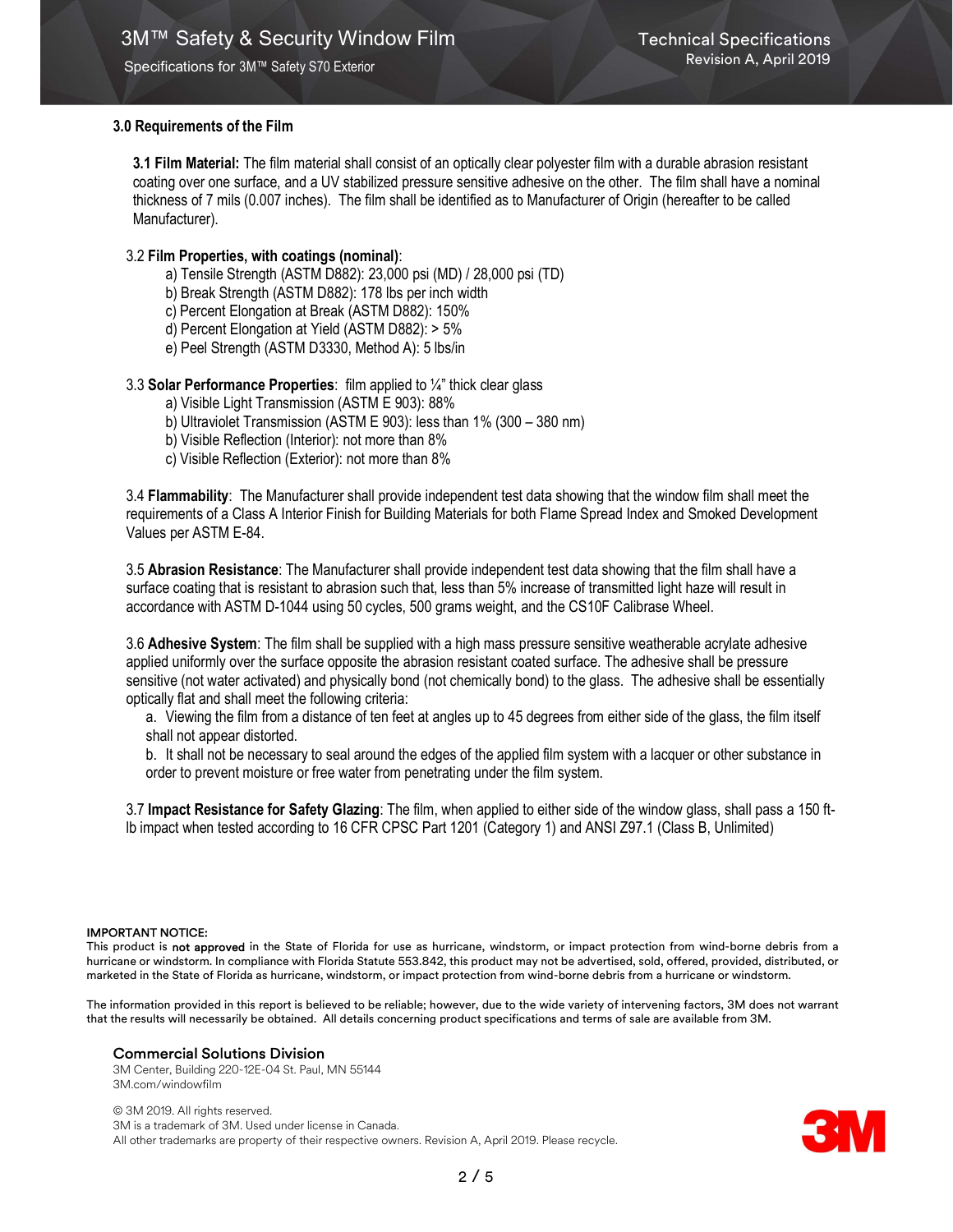# 4.0 Requirements of the Authorized Dealer/Applicator (ADA)

4.1 The ADA shall provide documentation that the ADA is authorized by the Manufacturer of the window film to install said window film as per the Manufacturer's specifications and in accordance with specific requests as to be determined and agreed to by the customer.

4.2 Authorization of dealership may be verified through the company's 3M ID Number.

4.3 The ADA will provide a commercial building reference list of ten (10) properties where the ADA has installed window film. This list will include the following information:

\* Name of building

- \* The name and telephone number of a management contact
- \* Type of glass
- \* Type of film
- \* Amount of film installed
- \* Date of completion

### 5.0 Requirements of the Manufacturer

5.1 The Manufacturer will ensure proper quality control during production, shipping and inventory, clearly identify and label each film core with the product designation and run number.

5.2 Materials shall be manufactured by: 3M Commercial Solutions Division 3M Center, Building 280 St. Paul, MN 55144-1000

Purchased Through: Energy Products Distribution 9223 Harford Road Baltimore, MD 21234 1-800-537-3911 | info@epdwindowfilm.com

### 6.0 Application

6.1 Examination: Examine glass surfaces to receive new film and verify that they are free from defects and imperfections, which will affect the final appearance. Correct all such deficiencies before starting film application.

#### 6.2 Preparation:

a. The window and window framing will be cleaned thoroughly with a neutral cleaning solution. The inside surface of the window glass shall be scraped with stainless steel razor blades with clean, sharp edges to ensure the removal of any foreign contaminants without damages the glass surface.

b. Drop cloths or other absorbent material shall be placed on the window sill or sash to absorb moisture accumulation generated by the film application.

6.3 Installation: The film shall be applied as to the specifications of the Manufacturer by an ADA.

- a. Materials will be delivered to the job site with the manufacturer's labels intact and legible.
- b. To minimize waste, the film will be cut to specification utilizing a vertical dispenser designed for that purpose. Film edges shall be cut neatly and square at a uniform distance of 1/8" (3 mm) to 1/16" (1.6 mm) of the window-sealing device.
- c. Film shall be wet-applied using clean water and slip solution to facilitate positioning of the film onto glass.

#### IMPORTANT NOTICE:

This product is not approved in the State of Florida for use as hurricane, windstorm, or impact protection from wind-borne debris from a hurricane or windstorm. In compliance with Florida Statute 553.842, this product may not be advertised, sold, offered, provided, distributed, or marketed in the State of Florida as hurricane, windstorm, or impact protection from wind-borne debris from a hurricane or windstorm.

The information provided in this report is believed to be reliable; however, due to the wide variety of intervening factors, 3M does not warrant that the results will necessarily be obtained. All details concerning product specifications and terms of sale are available from 3M.

#### Commercial Solutions Division

3M Center, Building 220-12E-04 St. Paul, MN 55144 3M.com/windowfilm

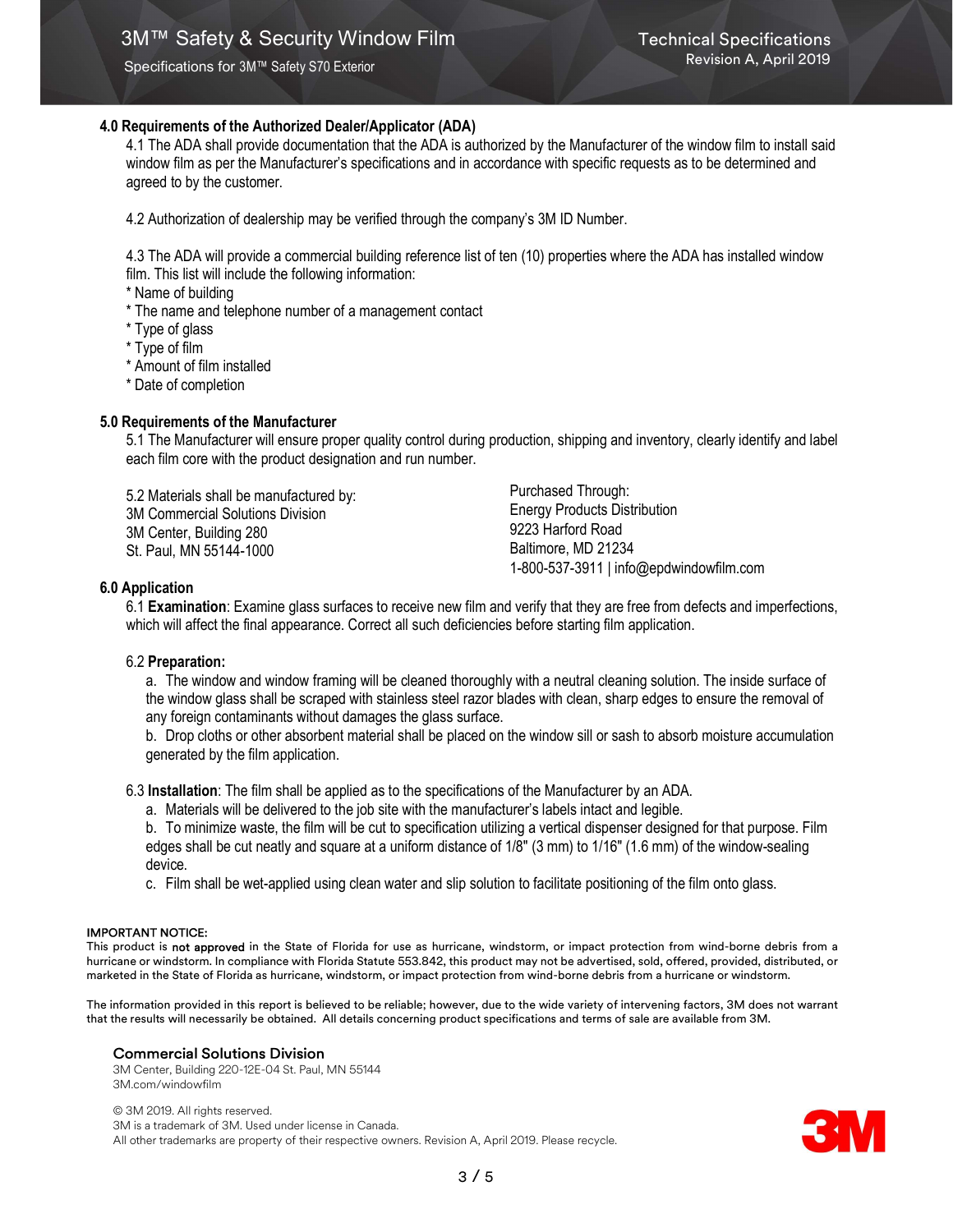d. To ensure efficient removal of excess water from the underside of the film and to maximize bonding of the pressure sensitive adhesive, polyplastic bladed squeegees shall be used.

e. Upon completion, the film may have a dimpled appearance from residual moisture. Said moisture shall, under reasonable weather conditions, dry flat with no moisture dimples within a period of 30 calendar days when viewed under normal viewing conditions.

f. After installation, any leftover material will be removed and the work area will be returned to original condition. Use all necessary means to protect the film before, during and after the installation.

# 7.0 Cleaning

The film may be washed using common window cleaning solutions, including ammonia solutions, 30 days after application. Abrasive type cleaning agents and bristle brushes, which could scratch the film, must not be used. Synthetic sponges or soft cloths are recommended.

# 8.0 Warranty

a) The application shall be warranted by the film manufacturer (3M) for a period of \_\_\_\_\_ years in that the film will maintain solar reflective properties without cracking, crazing, delaminating, peeling, or discoloration. In the event that the product is found to be defective under warranty, the film manufacturer (3M) will replace such quantity of the film proved to be defective, and will additionally provide the removal and reapplication labor free of charge.

b) 8.2 The film manufacturer (3M) also warrants against glass failure due to thermal shock fracture of the glass window unit (maximum value \$500 per window) provided the film is applied to recommended types of glass and the failure occurs within sixty (60) months from the start of application. Any glass failure must be reviewed by the film manufacturer (3M) prior to replacement.

#### IMPORTANT NOTICE:

This product is not approved in the State of Florida for use as hurricane, windstorm, or impact protection from wind-borne debris from a hurricane or windstorm. In compliance with Florida Statute 553.842, this product may not be advertised, sold, offered, provided, distributed, or marketed in the State of Florida as hurricane, windstorm, or impact protection from wind-borne debris from a hurricane or windstorm.

The information provided in this report is believed to be reliable; however, due to the wide variety of intervening factors, 3M does not warrant that the results will necessarily be obtained. All details concerning product specifications and terms of sale are available from 3M.

#### Commercial Solutions Division

3M Center, Building 220-12E-04 St. Paul, MN 55144 3M.com/windowfilm